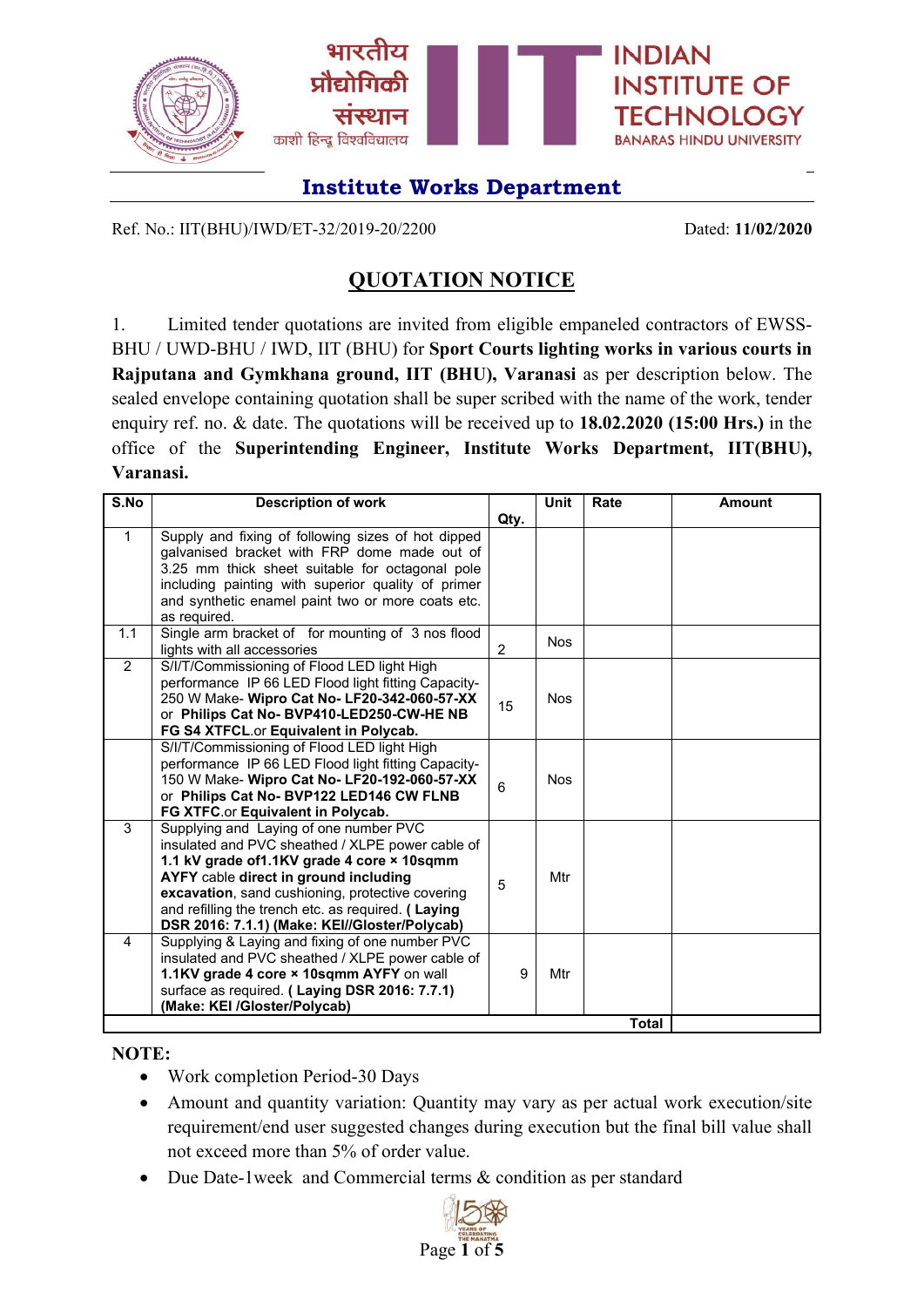



- Taxation included as per applicable rule of GST.
- Warranty period : 01 year for all above works after handing over of user certificate.
- All electrical works shall comply to applicable IS electrical safety norms.
- Any loss of material/ manpower during the execution of works shall be responsibility of the contractor.
- For execution of above works all accessories shall be arranged by contractor at their end.
- Contractor must have valid Electrical Safety Certificate issued by The D.G.- Electrical Safety.
- Any other losses occurring during the execution of above work shall also be the responsibility of the contractor
- All works shall be executed by skilled electrician under the supervision of qualified supervisor.
- Quality of work must comply with CPWD norms.
- Similar works means "Electrical Works".

2. The bidders should submit self certified order copies of similar type of works executed during last three financial years along with self certified copies of satisfactory work completion certificates.

3. Those bidders who have already executed similar type of works in IWD, IIT(BHU) need not submit satisfactory work completion certificates. They should submit only the self certified copies of earlier work orders.

4. The amount of similar work order executed during preceding last three financial years should be at least:

(i) 1 order of 80% of estimated cost of this work.

OR

(ii) 2 order of 60% of estimated cost of this work.

OR

(iii) 3 order of 40% of estimated cost of this work.

5. (a) Intending bidder should have average annual financial turnover of at least at least 30% of the estimated cost of this works during preceding last three financial years. **Self certified photocopies of certificate from CA to be submitted with bid.**

(b) Should not have incurred any loss in more than three years during the preceding three

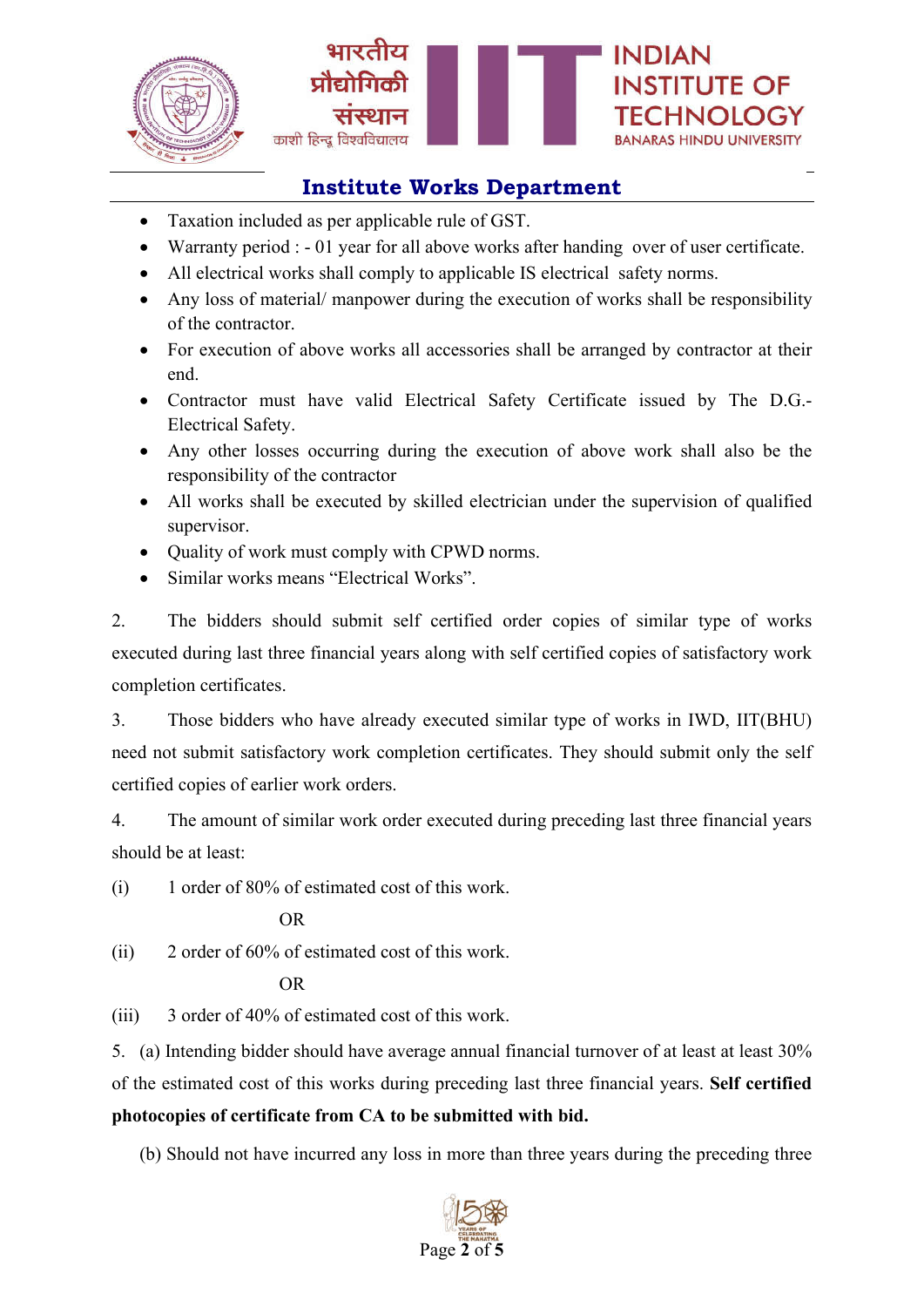

financial years ending 31st March, 2019. **Self Certified photocopy of certificate from CA to be submitted alongwith last five years Profit & Loss Account to be submitted with bid.**

(c) Should have a solvency certificate of **40%** of the estimated cost issued by Bank during the last six months. **Certified copy of original solvency certificate to be submitted with bid.**

6. Any bid submitted without the above mentioned documents in support of criteria laid down from Sl. No. 2 to 5 above shall be treated as unresponsive and may not be considered for further evaluation by the tender opening committee.

7. The quotation forms complete in all aspects along with all required documents should be submitted in sealed envelope along with **tender fee of 590/-** in the form of demand draft drawn in favour of the Registrar, IIT (BHU), payable at Varanasi

8. The estimated cost of this work is **4,16,098.00** inclusive of applicable GST. The **earnest money deposit** of **11,000.00** shall be submitted in the form of FDR or DD in favour of the Registrar, IIT (BHU), payable at Varanasi. The **EMD** of successful bidder will be retained till the completion of work and shall be returned along with security deposit. The EMD of unsuccessful bidders shall be returned after the final award of work.

9. In case one or more eligible bidders are found lowest that is the L-1 prices are same then all L-1 bidders will be asked to resubmit their bids in sealed envelope with the objective to break the tie cases and determine a single L-1 bidder.

10. The works will be executed on Agreement/work order basis.

11. Institute reserves the right to reject any quotation or all quotation without prejudice, assigning any reason or giving any explanation.

12. If quotations are submitted without clearly writing the rates and total amount then quotation shall be rejected.

13. Quotation not stamped &signed by the contractor or his legally authorized agent will be considered invalid.

14. **Security deposit @ 5%** shall be deducted from each bill. The security deposit of 5% deducted from all the bills will be refunded after completion of the warranty period i.e. 12

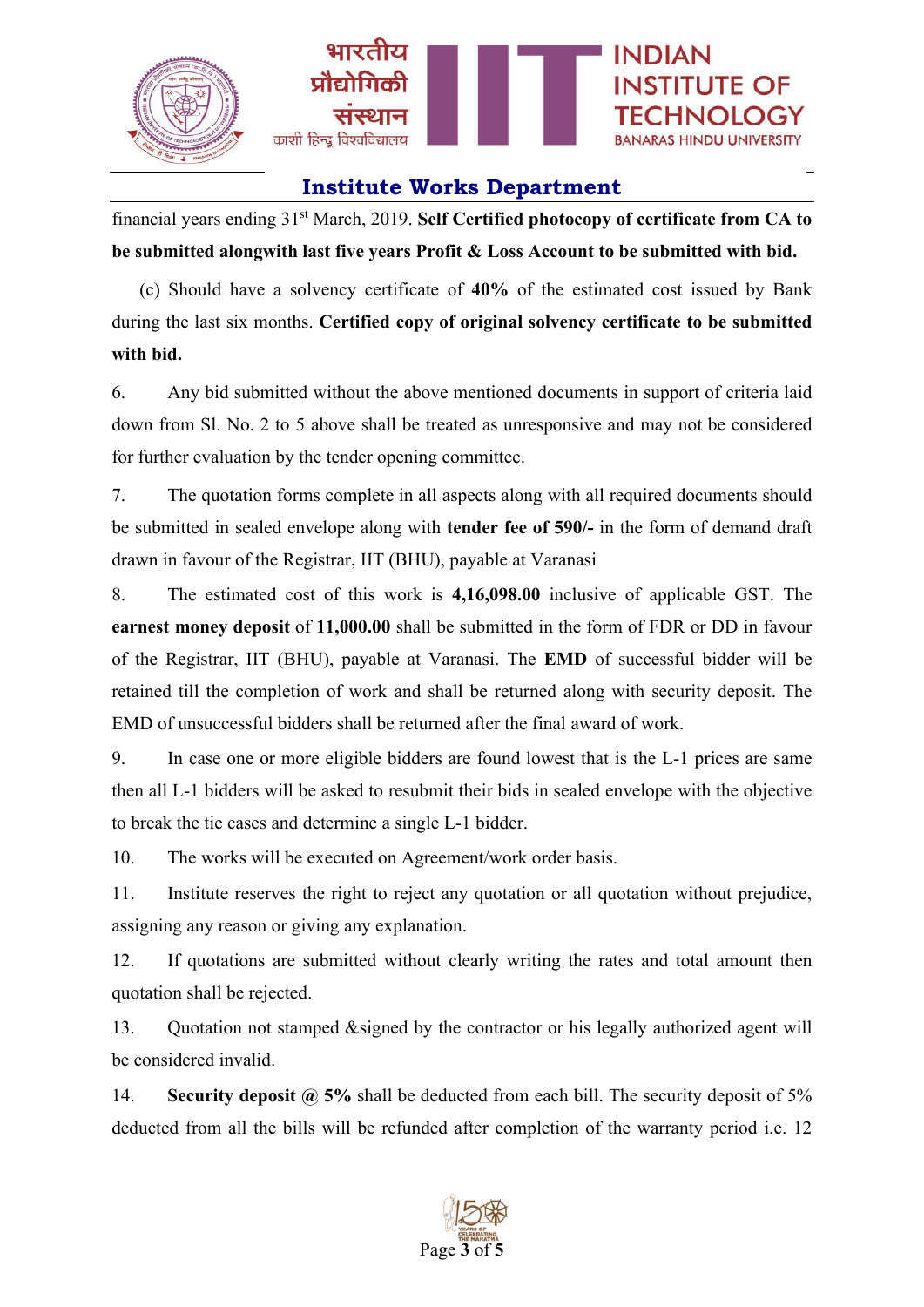

months from the date of works completion. The date of issue of work completion certificate will be treated as the work completion date.

15. 1% water tax will be deducted from each bill if applicable.

16. Electricity charge will be deducted as per actual consumption.

17. 2% Income Tax and other applicable taxes such as GST etc. shall be deducted as per applicable Govt. rules.

18. **Amount and quantity variation**: Quantity may vary as per actual work execution/site requirement/end user suggested changes during execution but the final bill value shall not exceed more than 5% of order value.

19. All the materials/equipments provided by the vendor will be checked by IWD before installation.

20. **Work completion period**: Within **30 Days** from the date of issue of Letter of Award/Work order. Work completion certificate shall be issued by the IWD after obtaining a satisfactory work done report from the user. A period of 10 days will be added to the work completion period for completion of above procedure.

21. **Late work completion penalty**: If work in not completed within the given time, penalty will be deducted as per institute norms.

22. Any damage caused to the building shall have to be made good by contractor at no extra cost & without any delay.

23. The bids submitted after the last date  $\&$  time will not be considered for opening. The bids received within the last date & time will be opened on **18.02.2020 (16:00 Hrs.)** in the Committee room of the Superintending Engineer, IWD, IIT (BHU), Varanasi.

> Sd-**Superintending Engineer** Institute Works Department, IIT(BHU)